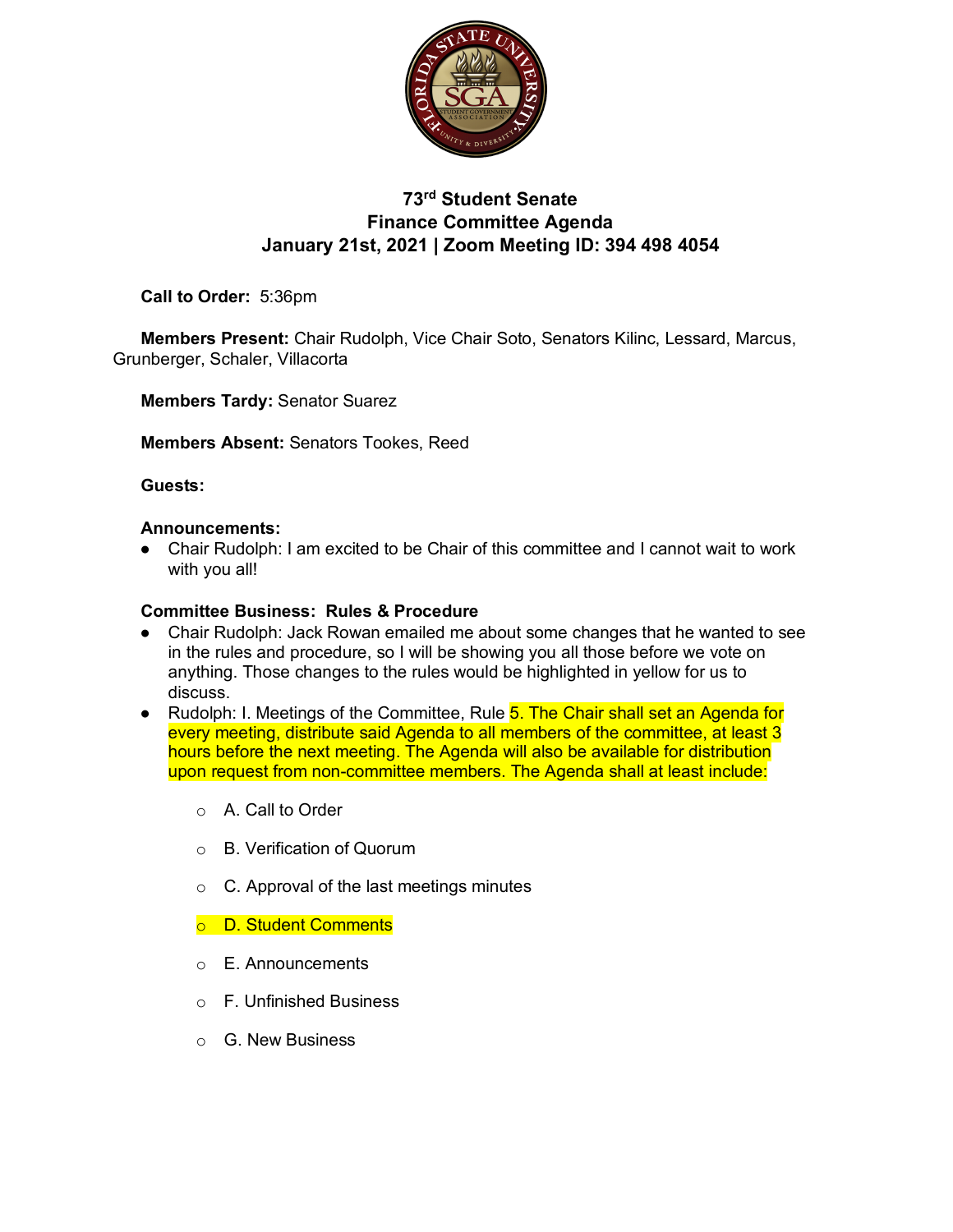

**.** 1. If the Chair has not received the Consent Resolutions to be acted upon prior to the 3-hour notice, they may add it on after distribution of the agenda.

- o H. Closing Announcements
- o I. Adjournment
- Rudolph: II. Bills and Resolutions, Rule 3. When a bill or resolution comes before the committee there shall be debate. Debate on a bill or resolution will begin with structured debate. Structured debate for a main motion consists of the following:
	- $\circ$  A. An Opening statement by the sponsor(s) of no more than five (5) minutes. Any time not used in the opening statement shall be yielded to a closing statement by the sponsor(s). No motions can be made at this time.
	- $\circ$  B. The opening statement shall be followed by a questioning period. The presiding officer shall ask if any senators have technical, non-debatable questions, which shall consist of factual inquiries directed toward the sponsor(s). Once no senators have technical, non-debatable questions, the Presiding officer shall ask for a motion to move into roundtable debate. If there is no objection to approving the motion, then debate shall be undertaken pursuant to subsection C.
	- o C. While in roundtable debate, senators shall be allowed to speak upon recognition by the Presiding Officer. If a motion to amend is made rules four (4) and five (5) shall be used.
	- $\circ$  D. Should a senator wish to bring debate to a close, they may motion to call the question or pass the motion by unanimous consent.
		- 1. If the motion is to call the question, and no objection is raised, the committee shall move to rule II, section 3E. If there is an objection, then a vote shall be taken without debate. A majority vote is required to approve the motion.
		- **2. If the motion is to pass by unanimous consent, and no objection is** raised, the main motion is passed, and no closing statement shall be given. This shall satisfy any constitutional, statutory, or rules requirements around the need for an elevated vote threshold. Should there be an objection, the motion to pass shall fail and the committee shall return to roundtable debate.
	- $\circ$  E. Once the question is called, the sponsor(s) shall be recognized to give a closing statement with what time is left over from their opening statement.
	- $\circ$  F. Upon conclusion of the statement, a roll call vote shall be taken on the main motion, which shall pass with a majority vote of the committee.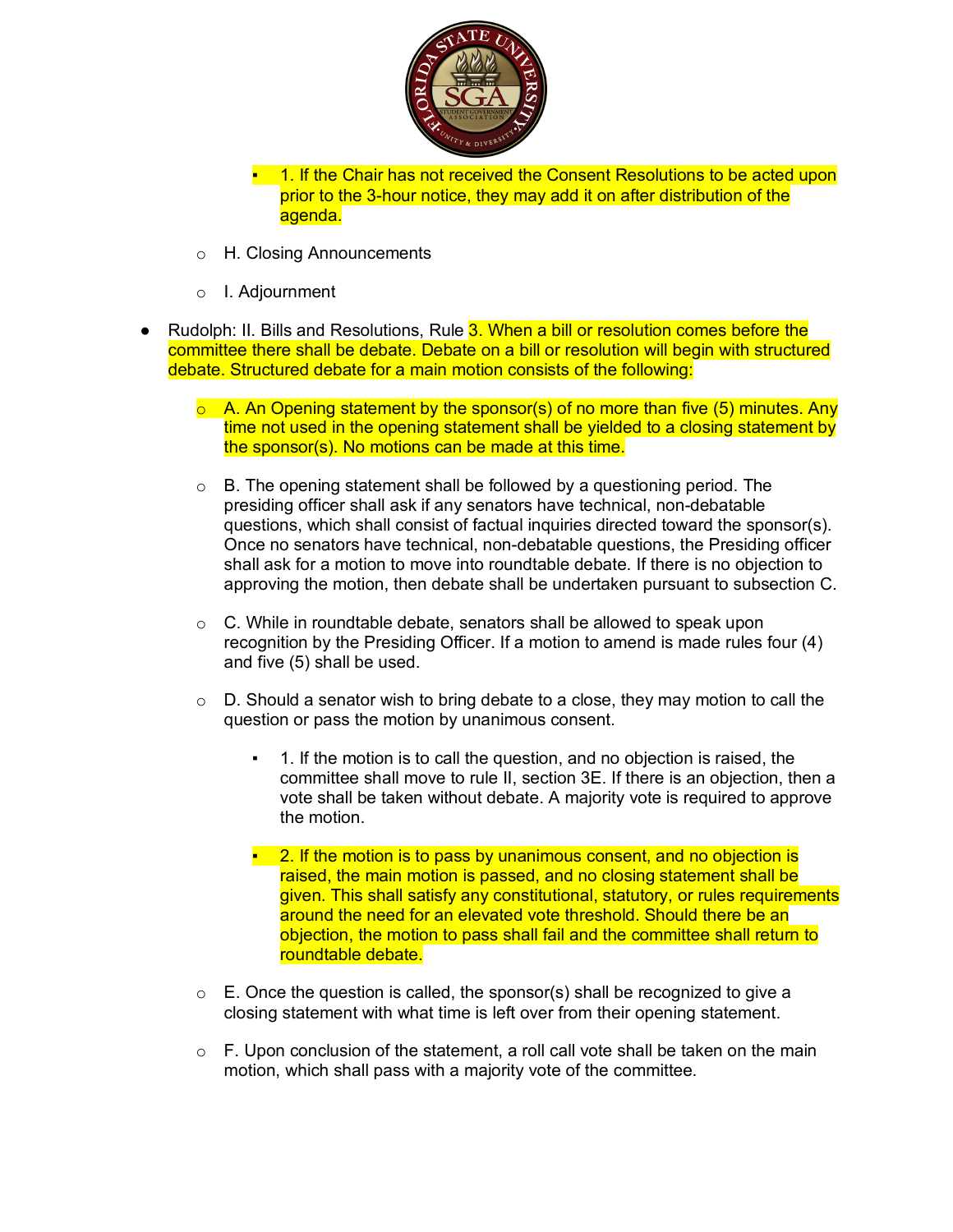

- Rudolph: II. Bills and Resolutions, Rule 5. Structured debate on an amendment consists of the following:
	- $\circ$  A. An opening statement by the sponsor(s) of no more than five (5) minutes.
	- $\circ$  B. Following the opening statement there shall be a period of questioning. The Presiding Officer shall recognize any Senator that has a question for the sponsor(s). Questions shall be technical, non-debatable questions, which shall consist of factual inquiries directed toward the sponsor(s). No motions can be made at this time.
	- $\circ$  C. Following the questioning period there shall be one (1), five (5) minute round of debate. Any Senator may be recognized by the chair. Debate shall be pro or con. During this time any motion can be heard. At the discretion of the presiding officer, the time for debate can be extended by up to an additional five (5) minutes.
	- $\circ$  D. If a motion to have a secondary amendment is made the sponsor of the primary amendment shall state whether it is found friendly or unfriendly, and the Presiding Officer shall stop the timer until consideration of the secondary amendment is done.
	- $\circ$  E. If a secondary amendment is found friendly it shall be adopted. If a secondary amendment is found unfriendly the sponsor shall have two (2) minutes for an opening statement. The Presiding Officer shall after the sponsor's opening statement immediately call the motion to question.
	- o F. A secondary motion need only pass by a simple majority.
	- $\circ$  G. Once time expires, the primary amendment shall be called to question.
	- $\circ$  H. A primary amendment need only pass by a simple majority.
- Rudolph: III. Consent Resolutions, Rule 4. If objected to, debate shall be conducted by the procedure in Committee Rule II, Section 3.
	- $\circ$  a. Primary amendments to a Consent Resolution must only pass if there is a two thirds (2/3) vote of the Committee.

 $\circ$  b. Following structured debate, the Consent Resolution shall then be forwarded to the Senate by a simple majority.

- Rudolph: These are all of the changes to the Rules and Procedure. Does anyone have any comments, questions, concerns?
- Senator Lessard: Are students allowed to request for the agenda? If so, then I think we do not need to publicize it before every meeting.
- Rudolph: Yes, they are allowed to request for the agenda if they would like to.